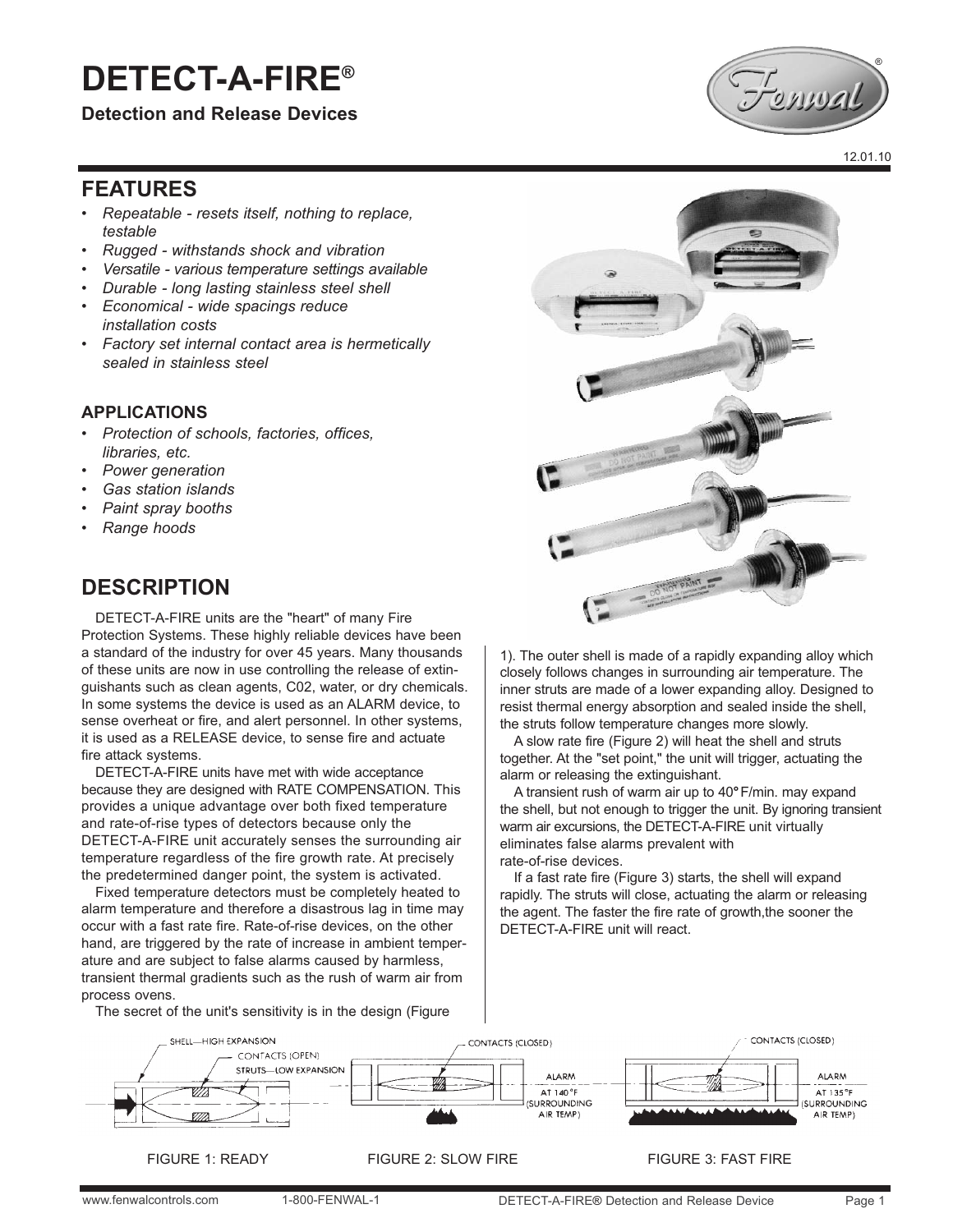# **SPECIFICATIONS**

#### **HORIZONTAL DETECT-A-FIRE-UNITS**

Horizontal detectors are designed for locations where appearance is a factor. The attractive, functional design lends physical protection of the unit while making it suitable for commercial, industrial, mercantile and public buildings,institutions and ships in non-hazardous locations (those classified as "ordinary" under the National Electric Code). Flush mounted units are designed to fit standard 4" octagonal electrical boxes and surface mounting units are designed to mount directly on ceilings or on 4" electrical junction boxes. Canadian Electrical Codes requires mounting only to an electrical junction box.

#### **VERTICAL DETECT-A-FIRE-UNITS**

Vertical detectors are designed for use in both "ordinary" or "hazardous" locations. For "ordinary" use, they may be mounted to any approved junction box with 7/8" diameter opening by using 1/2-14 NPT mounting nuts. The device may be wired in or out of conduit, depending on local preference and codes. Four leadwires are provided on normally open vertical units (that close on temperature rise), per UL requirement, to facilitate supervision of system wiring. Instruments are Underwriters Laboratory and Underwriters Laboratory of Canada listed and Factory Mutual approved for hazardous locations, when mounted in a suitable fitting.

#### **MOUNTING**

DETECT-A-FIRE units are not position sensitive. Horizontal and vertical detectors refer to the most common mounting configuration for that unit. However, each type can be mounted either horizontally or vertically depending on the application and installation requirements.

| <b>HAZARDOUS</b><br><b>LOCATIONS</b>                             | <b>DETECTOR TYPE</b>                                             | <b>FITTING REQUIRED</b><br><b>FOR UL &amp; ULC</b><br><b>LISTINGS</b><br><b>AND FM APPROVAL</b> |
|------------------------------------------------------------------|------------------------------------------------------------------|-------------------------------------------------------------------------------------------------|
| Class I, Groups A, B,<br>C and D; Class II,<br>Groups E, F and G | 12-X27120-022<br>12-X27121-020<br>12-X28020-003<br>12-X28021-005 | Mount detector to a<br>suitable listed fitting<br>in accordance with<br>National Flectric       |
| Class I, Groups B, C<br>and D; Class II,<br>Groups E, F and G    | 12-X27120-000<br>12-X27121-000                                   | Code and/or local<br>authority having<br>jurisdiction.                                          |

#### **NOTES**

**A:** Spacings shown are distances between units on smooth ceilings, the distances from partitions or walls would be half that shown. Authority having LOCAL jurisdiction should be consulted before installation.

- **B:** Temperature preset at factory only.
- **C:** In applications where corrosion is suspect, care should be taken to protect the DETECT-A-FIRE unit to realize optimum performance and maximum life. Consult factory for suggestions.
- **D:** Up to 375*°*F-#18 AWG Teflon insulated wire used on units. Above 375*°*F-#16 AWG TGGT insulated wire used on units.
- **E:** Per UL521 requirements low temperature exposure test is -22*°*F (-30*°*C)

#### Specifications subject to change without notice. UL of Canada labeling available upon request.

Although incandescent lamps are considered resistive, their inrush current is 10-15 times their steady current. Do not exceed ratings.

#### **HORIZONTAL DETECT-A-FIRE-UNITS**







12-X27020-000 12-X27021-000 12-X27020-001 12-X27021-001

| <b>MODEL NO.</b>               | <b>CONTACT</b><br><b>OPERATION ON</b><br><b>TEMPERATURE</b><br><b>RISE</b> | APPROX.<br><b>WEIGHT</b><br><b>PER UNIT</b> | <b>ELECTRICAL</b><br><b>RATING</b><br>(RESISTIVE ONLY)                     |
|--------------------------------|----------------------------------------------------------------------------|---------------------------------------------|----------------------------------------------------------------------------|
| 12-X27020-000<br>12-X27020-001 | Opens<br>$(325^{\circ}F$ Max                                               | 10 <sub>oz</sub>                            | 5.0 Amps 125 VAC<br>0.5 Amps 125 VDC                                       |
| 12-X27021-000<br>12-X27021-001 | Closes<br>$(325^{\circ}F (Max))$                                           | 10 <sub>oz</sub>                            | 5.0 Amps 125 VAC<br>0.5 Amps 125 VDC<br>2.0 Amps 24 VDC<br>1.0 Amps 48 VDC |

#### **CONSTRUCTION**

Stainless steel shell sensing element. Cold rolled steel mounting facility. Off-White finish.

### **TEMPERATURE RATING**

(Suggested setting a minimum of 100°F above ambient)

#### **HORIZONTAL DETECT-A-FIRE MODELS**

#### Model Number 27020\*, 27021

| $\circ$ F      | $\circ$ F |           | Spacings (in feet)<br><b>RTI</b> |           | Color |              |
|----------------|-----------|-----------|----------------------------------|-----------|-------|--------------|
| <b>Setting</b> | Tolerance | <b>UL</b> | <b>ULc</b>                       | <b>FM</b> |       | Coding       |
| 140            | $+7/-8$   | 50        | 50                               | 20        | Quick | <b>Black</b> |
| 160            | $+7/-8$   | 25        | 25                               | 20        | Quick | <b>Black</b> |
| 190            | $+7/-8$   | 50        | 50                               | 25        | Fast  | White        |
| 210            | $+7/-8$   | 25        | 50                               | 25        | Fast  | White        |
| 225            | $+7/-8$   | 25        | 50                               | 25        | Fast  | White        |
| 275            | ±10       | 25        | 50                               | 25        | Fast  | <b>Blue</b>  |
| 325            | ±10       | 50        | 50                               | 25        | Fast  | Red          |

*\* 27020 is a normally closed device and does not meet the requirements of NFPA-72 for use as an initiating device.*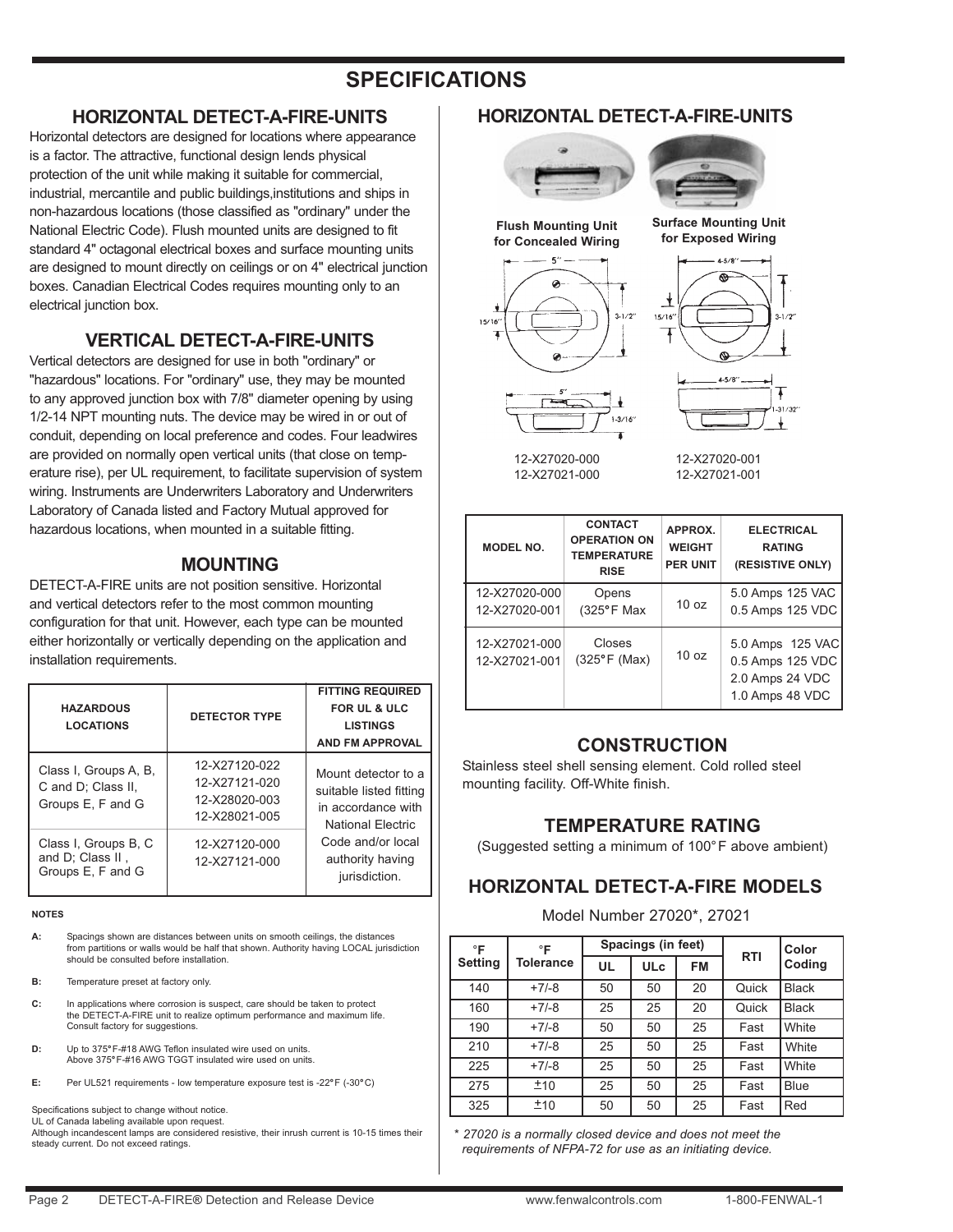## **VERTICAL DETECT-A-FIRE-UNITS**

(Hexagonal Head)



#### VERTICAL DETECT-A-FIRE-UNITS

(Coupling Head)





12-X28020-003 12-X28021-005

# **VERTICAL DETECT-A-FIRE MODELS**

Model Number 27120\*, 27121

| °F      | °F        |     | Spacings (in feet) |    | <b>RTI</b> | Color        |
|---------|-----------|-----|--------------------|----|------------|--------------|
| Setting | Tolerance | UL  | <b>ULc</b>         | FM |            | Coding       |
| 140     | $+7/-8$   | 50  | 50                 | 25 | Fast       | <b>Black</b> |
| 160     | $+7/-8$   | 25  | 25                 | 25 | Fast       | <b>Black</b> |
| 190     | $+7/-8$   | 50  | 50                 | 25 | Fast       | White        |
| 210     | $+7/-8$   | 25  | 50                 | 30 | V-Fast     | White        |
| 225     | $+7/-8$   | 25  | 50                 | 30 | V-Fast     | White        |
| 275     | ±10       | 25  | 50                 | 30 | V-Fast     | <b>Blue</b>  |
| 325     | ±10       | 50  | 50                 | 30 | V-Fast     | Red          |
| 360     | ±10       | 25  | 50                 | 30 | V-Fast     | Red          |
| 450     | ±15       | 25  | 50                 | 30 | V-Fast     | Green        |
| 500     | ±15       | 50  | 50                 | 30 | V-Fast     | Orange       |
| 600     | ±20       | N/A | 50                 | 30 | V-Fast     | Orange       |
| 725     | ±20       | N/A | 50                 | 30 | V-Fast     | Orange       |

*\* 27120 is a normally closed device and does not meet the requirements of NFPA-72 for use as an initiating device.*

#### Model Number 28020\*, 28021

| $\circ$ F      | $\circ$ F |           | Spacings (in feet) | <b>RTI</b> | Color  |              |  |
|----------------|-----------|-----------|--------------------|------------|--------|--------------|--|
| <b>Setting</b> | Tolerance | <b>UL</b> | <b>ULc</b>         | FM         |        | Coding       |  |
| 140            | $+7/-8$   | 50        | 50                 | 30         | V-Fast | <b>Black</b> |  |
| 160            | $+7/-8$   | 25        | 25                 | 30         | V-Fast | <b>Black</b> |  |
| 190            | $+7/-8$   | 50        | 50                 | 30         | V-Fast | White        |  |
| 210            | $+7/-8$   | 25        | 50                 | 30         | V-Fast | White        |  |
| 225            | $+7/-8$   | 25        | 50                 | 30         | V-Fast | White        |  |
| 275            | ±10       | 25        | 50                 | 30         | V-Fast | Blue         |  |
| 325            | ±10       | 50        | 50                 | 30         | V-Fast | Red          |  |
| 360            | ±10       | 25        | 50                 | 30         | V-Fast | Red          |  |
| 450            | ±15       | 25        | 50                 | 30         | V-Fast | Green        |  |
| 500            | ±15       | 50        | 50                 | 30         | V-Fast | Orange       |  |
| 600            | ±20       | N/A       | 50                 | 30         | V-Fast | Orange       |  |
| 725            | ±20       | N/A       | 50                 | 30         | V-Fast | Orange       |  |

*Note: For clean agents and CO2 supression systems, ceiling spacing 20ft. apart unless otherwise specified.*

*\* 28020 is a normally closed device and does not meet the requirements of NFPA-72 for use as an initiating device.*